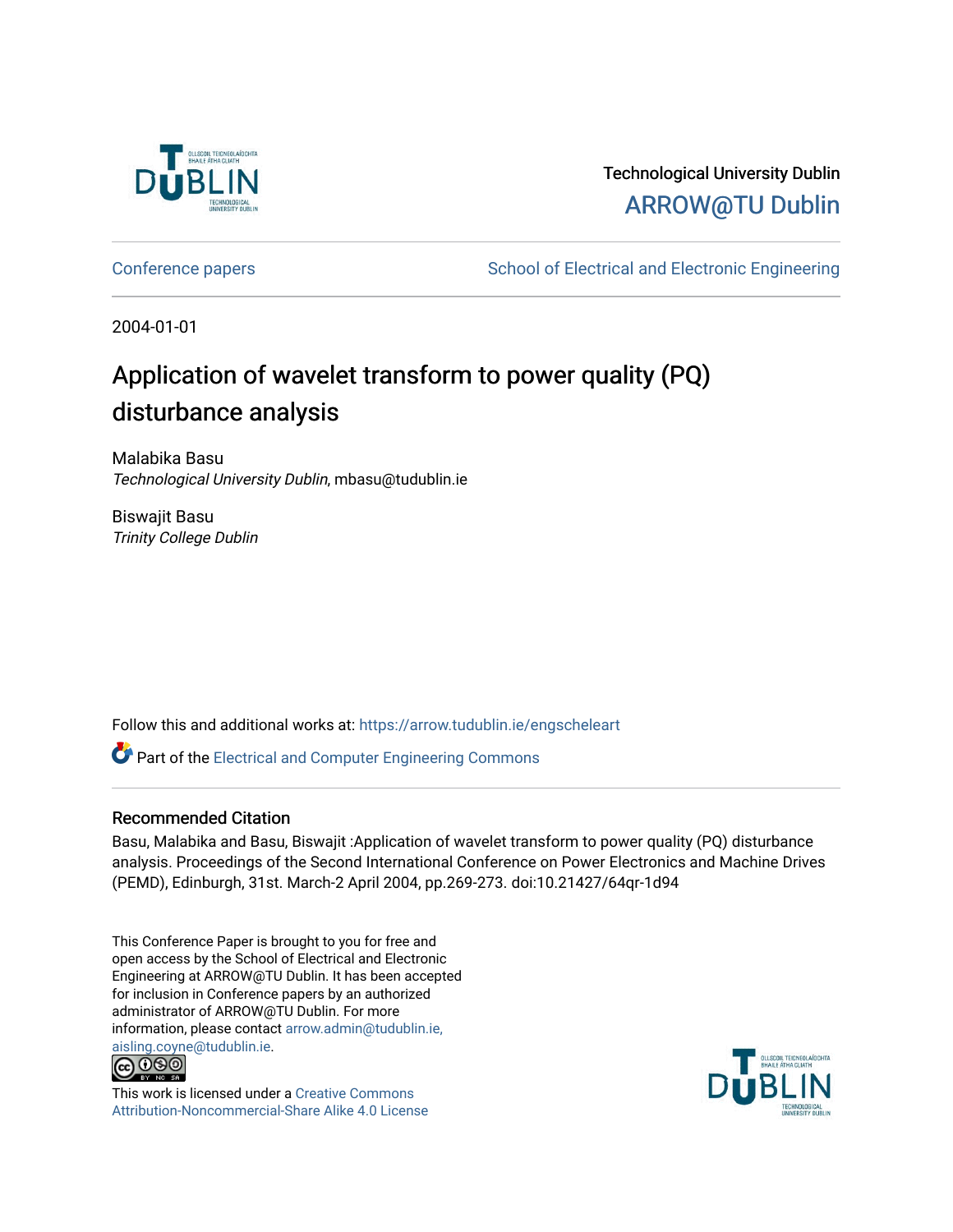## **APPLICATION OF WAVELET TRANSFORM FOR POWER QUALITY (PQ) DISTURBANCE ANALYSIS**

**Malabika Basu\*, Biswajit Basu** '

\*School of Control Systems and Electrical Engg Dublin Institute of Technology, Ireland email: mbasu@dit.ie

t Dept of Civil, Structural and Environmantal Engg Trinity College Dublin, Ireland email: basub@tcd.ie  $Fax: +353-1-6773072$ 

Keywords: power quality, voltage sag, spike, flat-top, wavelet analysis, L-P basis

#### **Abstract**

This paper presents a wavelet analysis based time-frequency technique to identify power system transients and disturbances. **A** mother wavelet basis function (Littlewood-Paley (L-P)) with dyadic non-overlapping frequency bands has been used. The advantage of the proposed approach is in identification of the occurrence and duration of the disturbances. **A** few power signals with power quality disturbances have been analysed to show the effectiveness of the proposed technique.

## **1 Introduction**

Power Quality (PQ) issues have been important for industrial facilities with sensitive loads. The transient events resulting in disturbances are necessary to be identified so that proper counter measures could be taken. Such counter measures are usually achieved by the use of power electronic apparatus. For some incidents, such as, caused due to a close by capacitor switching need not activate a Static Transfer Switch (STS) [l], while a voltage disturbance due to a remote fault may require a STS to operate. There are other incident events, e.g., a voltage sag/swell, which may require a Dynamic Voltage Restorer (DVR) to be operated to compensate the disturbance. Thus rapid detection of disturbances with identification of types of events is essential for PQ enhancement. Poor PQ may cause problems for the affected loads, such as malfunctions, instabilities, and short lifetime.

Poor PQ is usually caused by power line disturbances such as impulses, notches, glitches, momentary interruptions, over and under voltages, and harmonic distortions. In order to determine the causes and sources of the disturbances, it is not only required to detect and localise those disturbances hut also identify and classify their types. Manual procedures for determining the disturbances are more expensive and inefficient in nature. The current state of the art with regard to detection of PQ disturbances is based on point-to-point

comparison of adjacent cycles [2]. This technique suffers from the limitation that disturbances appearing periodically such as flat-topped and load controlled wave shape may not be detected. The approach of neural networks **(NN)** has been also used by [3] for the purpose of disturbance detcction. However, the approach based-on NN is more specific as a particular type of **NN** is required to detect a particular kind of disturbance, and hence lacks generality in application.

The use of continuous wavelet transform (CWT) to analyse non-stationary harmonic distortion has been proposed by **[4-**  51. Further studies on PQ assessment by using a dyadic orthonormal wavelet were carried out by *[6].* Wavelets were used for analysing Electromagnetic transients by **[7].** Other researches on PQ detection and problems using wavelets include **[1,8,9].** Comesponding to each scale the wavelet transform coefficients relate to the contribution of the signal at an instant of time and to that scale. This feature could he used to identify disturbances in a signal like sag and swell, transient electromagnetic disturbance, harmonic distortion etc. Most of the researches camed *so* far have used wavelet basis function, which have overlapping frequency bands. In this paper a wavelet basis function that has non-overlapping frequency band has been used. This would have the advantage of detecting disturbances corresponding to certain frequency bands, which are unaffected by the contributions from other bands. The wavelet basis function used **is** conventionally called Littlewood-Paley (L-P) basis function. This paper proposes techniques to detect and localise actual PQ disturbances measured by power line monitoring devices using L-P basis function. **A** scheme for classifying different types of PQ disturbances is also investigated using the wavelet analysis (WA) based time-frequency approach. **A**  comparative analysis of the signals with FFT has also been reported to highlight the strengths of the wavelet analysis and the additional features it provides.

## **2 Continuous Wavelet Transform**

Let f(t) be a zero mean signal. The wavelet transform,  $W_wf(a, \theta)$ b) of this signal and the corresponding inversion relationship are given as follows [10]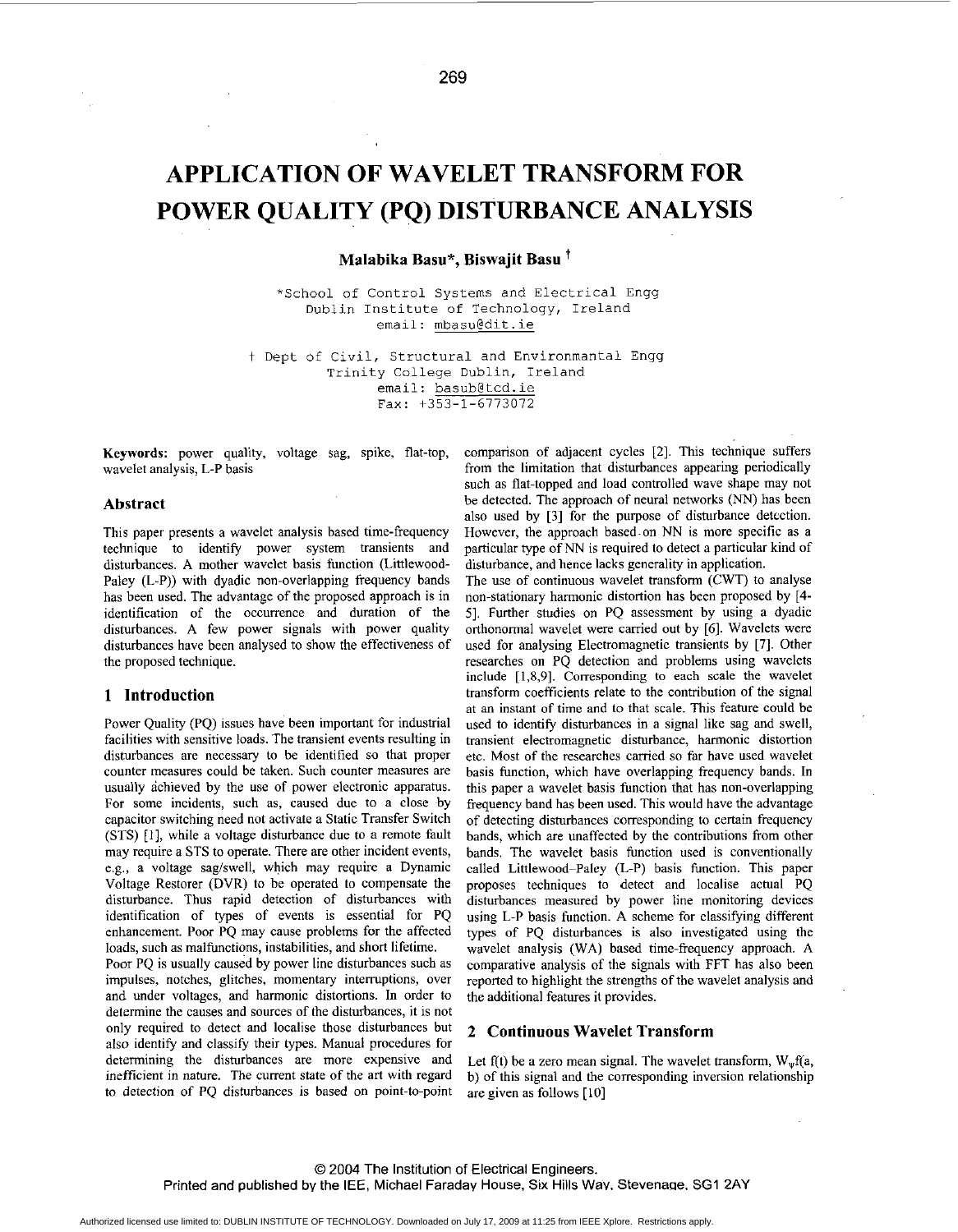$$
W_{\psi} f(a,b) = \frac{1}{|a|^{1/2}} \int_{-\infty}^{\infty} f(t) \psi\left(\frac{t-b}{a}\right) dt
$$
 (1)

and

$$
f(t) = \frac{1}{2\pi C_{\psi}} \int_{-\infty}^{\infty} \int_{-\infty}^{\infty} \frac{1}{a^2} W_{\psi} f(a, b) \psi_{a, b}(t) da db
$$
 (2)

with

$$
C_{\psi} = \int_{-\infty}^{\infty} \frac{\left| \psi(w) \right|^2}{|w|} dw \tag{3}
$$

and

$$
\hat{\psi}(w) = \frac{1}{\sqrt{2\pi}} \int_{-\infty}^{\infty} \psi(t) e^{-iwt} dt
$$
 (4)

is the Fourier transform of the function  $\psi(t)$ . In Eq.(1), the  $\psi(w) = \frac{1}{\sqrt{2\pi}} \int_{-\infty}^{\infty} \psi(t)e^{-iwt} dt$  (4)<br>
is the Fourier transform of the function  $\psi(t)$ . In Eq.(1), the<br>
function  $\frac{1}{|a|^{\frac{1}{2}}}\psi(\frac{(t-b)}{a})$ , often denoted by  $\psi_{a,b}(t)$  (as in

Eq.(2)) is obtained by translating the function,  $\psi(t)$ , to the time instant  $t=b$  and then dilating by a factor of a. The function  $\psi(t)$  is called the mother wavelet. The parameter,  $b$ , has the significance of localizing the hasis function at *t=b* and its neighbourhood. The parameter, *a,* captures the contribution of f(t) to the frequency band corresponding to the Fourier transform of  $\psi_{a,b}(t)$  i.e.,  $\sqrt{a}\hat{\psi}(aw)e^{-iwb}$  ). Thus,  $W_v f(a,b)$  contributes to the function,  $f(t)$ , in the neighbourhood of *f=b* and in the frequency band corresponding to the dilation factor *a.* This time-frequency localization feature of wavelet transform will be used for detecting PQ disturbances.

#### **2.1 Wavelet Basis function**

The basis function used as mother wavelet in this study is described by

$$
\psi(t) = \frac{1}{\pi \sqrt{(\sigma - 1)}} \cdot \frac{\sin \sigma \pi t - \sin \pi t}{t}
$$
 (5)

The Fourier domain characteristics of mother wavelet is given by

$$
\psi(w) = \frac{1}{\sqrt{2(\sigma - 1)\pi}}, \pi \le |w| \le \sigma\pi
$$
  
= 0, otherwise (6)

In particular, a value of  $\sigma = 2$  leads to L-P basis and harmonic wavelet proposed and used by [11,12]. A value of  $\sigma = 2$  has been used in this paper. The parameters *a* and *b* are continuous for CWT. For numerical computation of wavelet coefficients (WC) these parameters may be discretized for numerical calculation **as,** 

 $a_i = \sigma^i$  and  $b_i = (i-1) \Delta b$ , where,  $i, j \in I$ . Note that this discretization leads to a discrete parameter wavelet transform [13] of the CWT. Suitable choice of parameters  $\sigma$  and  $\Delta b$ will lead to orthogonal basis.

## **3 Detection and Characterisation of PQ Disturbances**

In this section we apply and validate the proposed detection and localisation technique using some simulated PQ disturbances in voltage signal of rms magnitude of 230V and fundamental frequency SO **Hz.** These disturbances were simulated to represent the following cases

- Short duration harmonic distortion
- *0*  Voltage sag for a few cycles
- **o**  Flat topped waveform due to saturation
- **o**  Spikes in the voltage waveform, due to other network switching events

In order to detect a disturbance in a harmonic signal a timefrequency analysis using wavelets **is** performed. The magnitude of the CWT is calculated considering a few frequency bands. Since the fundamental frequency considered in all the cases is 50 **Hz,** the fundamental frequency band for the mother wavelet is considered as **45-YO Hz** ( **I"** hand). Since a dyadic wavelet has been used , the six higher bands correspond to frequency ranges 90-180 Hz ( $2<sup>nd</sup>$  band), 180-360 **Hz** ( 3" Band), 360-720 *Hr* ( 4Ih Band), 720-1440 Hz ( *5"*  Band), 1440-2880 Hz (6<sup>th</sup> Band) and 2880-5760 Hz (7<sup>th</sup> Band). WC, are calculated by discretising the parameter b at an interval of,  $\Delta b = 39.0625 \mu \text{sec}$  (0.02/512). The calculated WC are used to identify and detect different kinds **of**  disturbances. WC with high values indicates PQ disturbances, while smaller values are indicative of electrical noise.

#### **3.1 Characterisation of voltage sag**

When a voltage sag **is** detected in a signal, further computation to characterise the disturbance **is** necessary. The parameters of interest are magnitude, duration and shape of voltage sag. **Also** time and frequency location of the event **is**  to be found. Fast detection of the instant of occurrence of sag will help in implementing fast and appropriate counter measures and would he useful for the protection of voltage sensitive loads. Fig. la shows a case of voltage signal of *5*  cycles with a sag in voltage between  $0.03 - 0.07$  sec. The drop in voltage magnitude **is 20%.** WC were calculated. The coefficients beyond 4" hand showed 2 spikes (leaving the initial transients) in voltage coefficients at 0.03 and 0.07 sec correspond to the **start** and end of voltage sag. Fig Ib shows a plot of WC of band 6 (1440-2880 Hz), where, the two spikes in WC indicating the start and end of the sag is very well manifested. In between the two spikes, the WC are very low. The application of FFT on the signal would also extract the peak amplitude reduction. But the exact instant and the duration of the voltage sag would be revealed by the WC only.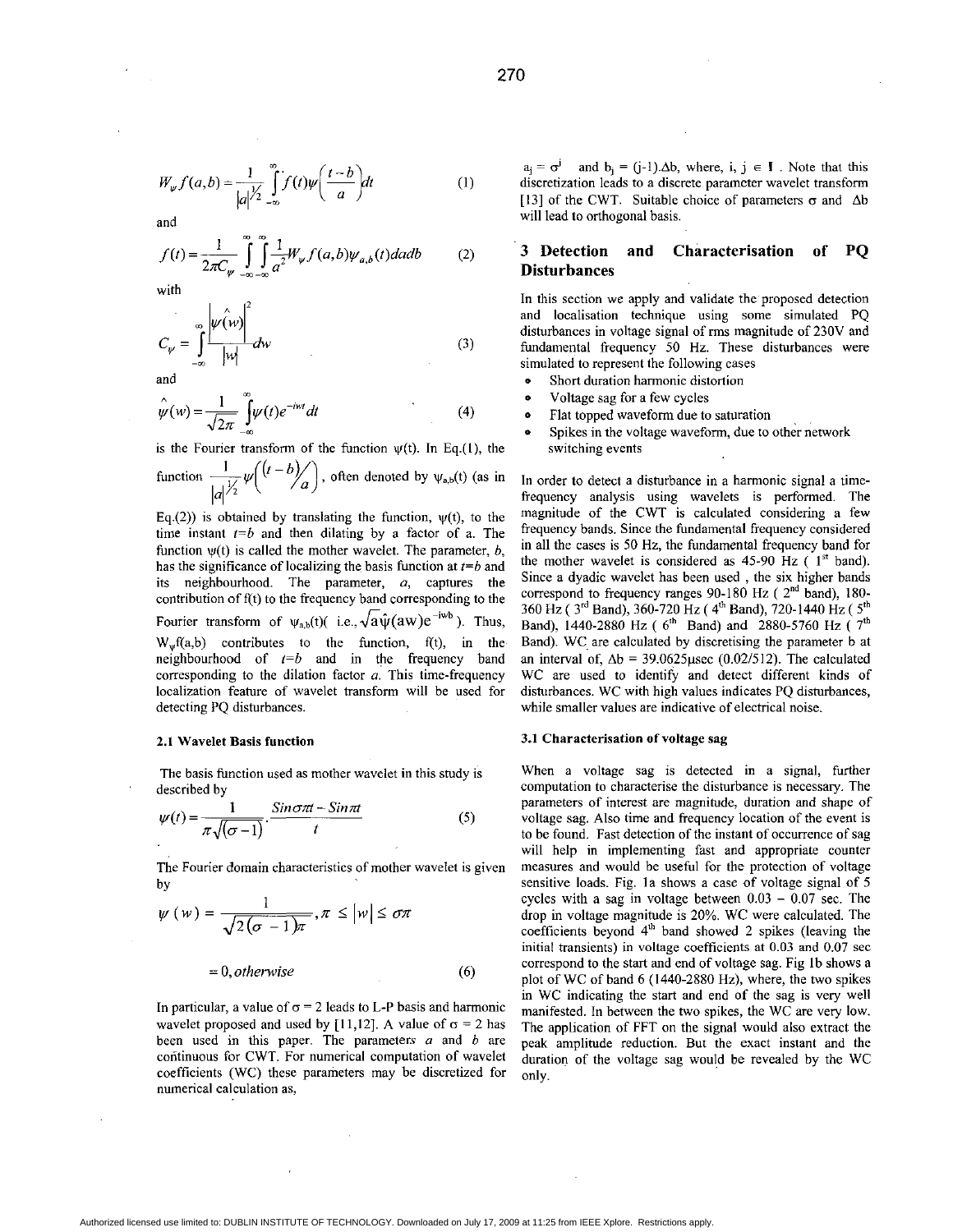

### **3.2 Characterisation of saturation flat-topped voltage**

Fig. 2a shows an example case of a flat-topped waveform that may occur due to saturation phenomenon. This has been shown between  $3<sup>rd</sup>$  and  $4<sup>th</sup>$  power cycle. WC have been computed. The representation of WC in the 6<sup>th</sup> band has

detected these events accurately (Fig. 2b). There are multiple spikes present corresponding to the duration where saturation occurred. Four events have been detected with high spikes corresponding to the starting and ending time of saturation. In between the WC are moderately high, where **as** the coefficients are moderately low in the normal range *of*  waveform. The **results** of FFT analysis plotted in Fig. 3 shows the presence of  $3<sup>rd</sup>$ ,  $5<sup>th</sup>$  and  $7<sup>th</sup>$  harmonics apart from the fundamental one. The amplitudes of the 3<sup>rd</sup> 5<sup>th</sup> and 7<sup>th</sup> harmonics are 1.6%, 1.4% and 0.9% of the fundamental respectively. The exact duration of flat-top is given by the increase in WC at the starting and finishing edge of flat-top. Similar information on WC were found when instead of five just one cycle of input signal with flat-topped characteristics was subjected to wavelet analysis. **A** comparison of the WC of  $6<sup>th</sup>$  band is shown in Fig. 4, where Fig. 4a shows the



Fig. 4b Wavelet coefficients based on 5 cycle data of flat-top waveform shown in Fig.2a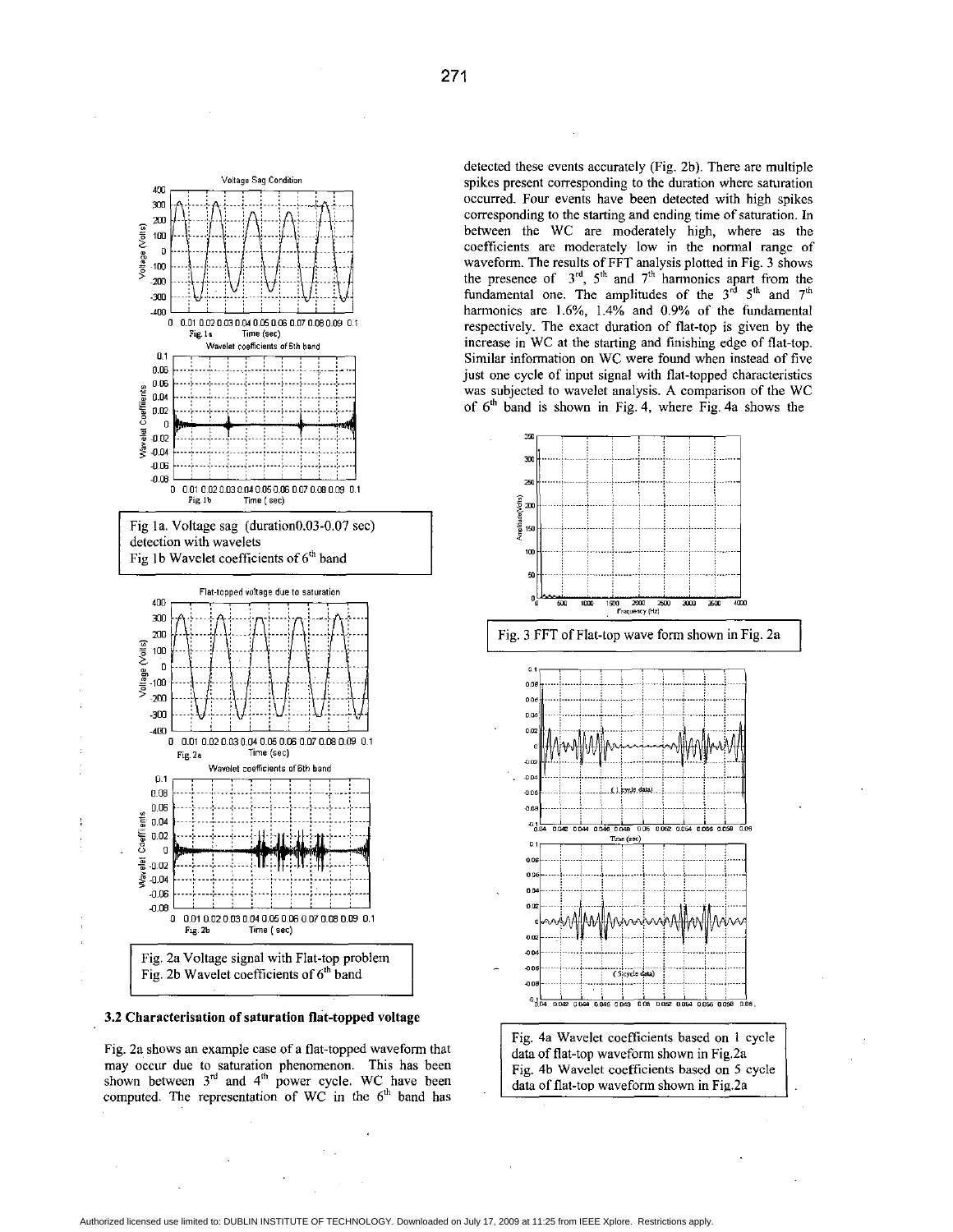coefficients of one cycle data aud Fig. 4b show the WC of *<sup>S</sup>* cycle data. **As** seen from the figure, the values of the WC are very much close to each other. Therefore, significant data compression **is** possible. This could he an advantageous feature in PQ data monitoring for analysis and storage.

## <sup>i</sup>**3.3 Characterisation of high frequency harmonic distortion**

Fig 5a shows five cycles of power signals with fundamental frequency *50* Hz. In the **3rd** and 4Ih cycle the nature of the wave shape have been distorted due to high frequency decaying noise. The noise signal, **S(t)** has been simulated by the following Eq. 7 in the appropriate small interval [0.004 sec]

The WC corresponding to band 6 again captures this as shown in Fig. 5b. WC have been found to be uniformly high over these phases where the distortions are present.  $50\sin(30.2\pi 50t)$ .exp(-20t)



Fig. 6 shows FFT of the voltage signal with high frequency distortion. **A** high frequency harmonic **(15OOHz)** has been detected in the FFT. However, the exact time of occurrence is revealed only by WC which could be useful in finding out the cause of such high frequency distortion. This is an added advantage of using wavelet analysis as compared to the Fourier based analysis. **phenomenon** very accurately.



### **3.4 Characterisation of voltage spike**

Fig. 7a shows a voltage waveform signal with 2 sharp spikes over very short duration in the **31d** and **4"** cycle respectively. WC plotted in Fig. 7b **is** characterised by two sharp spikes, corresponding to the location of input spikes. Rest of the coefficients are quite low.



Fig. 7b Wavelet coefficients of the **61h** band

On comparing the results of FFT analysis on the signal with spike, it is interesting to note that FFT cannot detect the presence of high frequency spikes at all, as their energy content is very low, but WC could extract out the